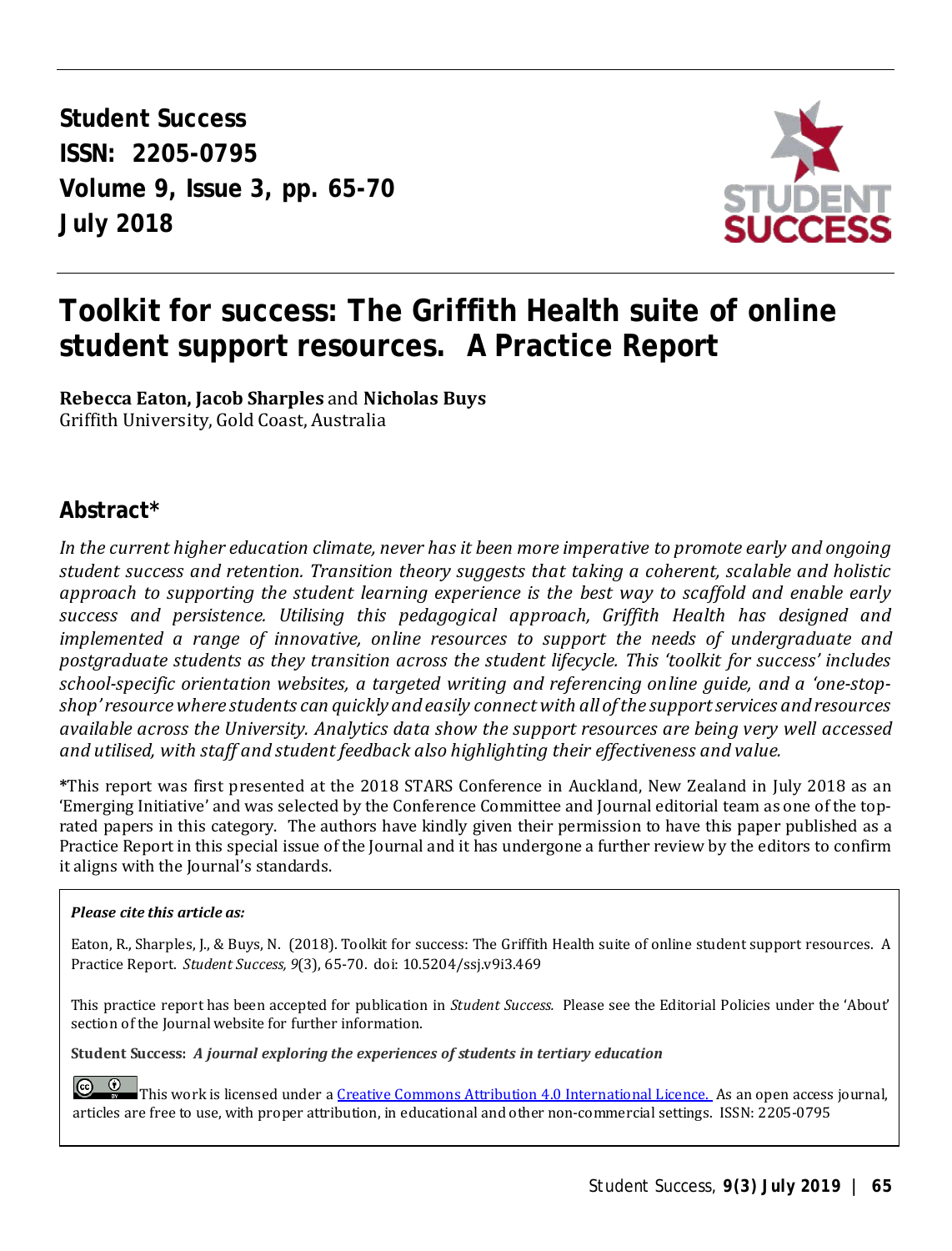# **Introduction**

Within the current Australian political and educational context, two highly topical areas demanding significant attention are student success and retention. Successful transition into higher education plays a crucial role in creating a landscape that supports student success and encourages persistence (Hughes & Smail, 2015; Nelson, Smith, & Clarke, 2012; Wilson et al., 2016). As such, finding ways to foster early, and continued, support for student success, engagement, and retention is pivotal. Current transition theory indicates that commencing students must navigate a range of challenging issues in relation to academic, social, and personal aspects of the new student experience (Hughes & Smail, 2015; Kift & Nelson, 2005; Nelson et al., 2012). In order to successfully support students through this often anxietyprovoking process, recent research suggests that educational institutions should take a holistic, systematic approach to facilitating the 'first year experience' (Egea & McKenzie, 2012; Nelson et al., 2012), focusing on embedding scalable and sustainable strategies that enhance the student learning experience and promote academic and social integration, active participation, and academic support (Kift & Nelson, 2005; Maher & Macallister, 2013).

In recognition of this, the transition and success team at Griffith Health (Griffith University) have developed and implemented a suite of innovative, online resources to provide early and ongoing assistance to undergraduate and postgraduate students to support their progression across the student lifecycle. Specifically, the 'toolkit' of resources provides systematic and practical support for students to: (i) enable successful orientation into the University learning environment; (ii) facilitate the development of confident academic writing and referencing skills; and (iii) allow quick, easy, and timely access to relevant support services and resources offered across the University.

Grounded within Lizzio's (2006) *Five Senses of Success* framework, this online suite of support tools has been designed specifically to enable students to connect with and develop their senses of purpose and student identity and become increasingly independent, resourceful, confident, and capable learners. Within a broader context, these initiatives are embedded within a model focused on maximising the student experience by implementing curricular and co-curricular strategies at deliberate points across the student lifecycle to support *orientation and transition*, *connectedness*,  $confidence$ *employability and career readiness*.

# **Rationale**

In line with Kift (2008), each of the initiatives was designed specifically to provide integrated, coordinated, and intentional support to aid the successful transition and ongoing engagement and academic success of undergraduate and postgraduate students, studying both in the oncampus and online environment. Building on earlier work (e.g. Smyth & Lodge, 2012), they utilise online technologies based on smart design principles to connect students with targeted, 'just-in-time' information, resources, and support. By housing key resources and materials in one place, each initiative alleviates issues related to information overload and unnecessary bureaucratic processes and assists students to feel more confident and prepared to enter the tertiary learning environment. These are important factors to address when taking a strategic approach to supporting student transition and success (Kift, 2008).

# **Outline of resources**

# *Online orientation websites*

Informed by commencing student survey feedback, conducted across the University and within the Health group, the first set of resources in the 'toolkit' are ten school-specific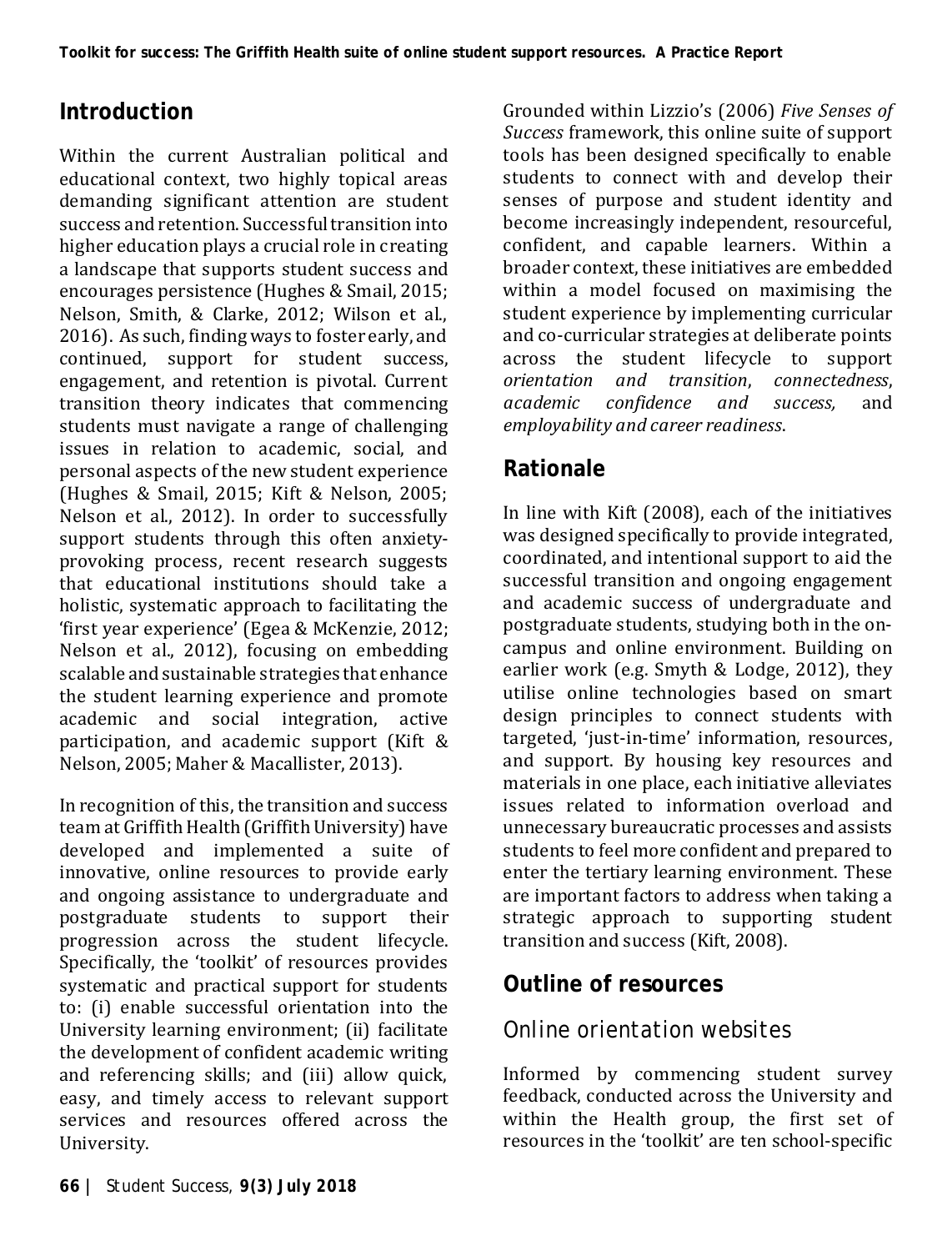orientation websites, each containing programspecific information and details of school-based, on-campus orientation events or links to orientation 'Collaborate' sessions for online students. The sites also contain additional resources and tools, such as student stories and Program Director welcome videos and videos to inform students on what to expect in their first few weeks, how to succeed at university, and how to confidently navigate the different online learning environments. Resources to assist with time management and early study skill preparedness are also provided to bolster academic confidence and readiness. In addition, program-specific, career summary documents are supplied to enable informed reflection on career direction and future employability and encourage students to make an early connection with their sense of purpose for being at university. Students gain access to their schoolspecific online orientation websites via two mechanisms, a button link embedded in the University's main computer management system (myGriffith) and a direct URL link provided via direct SMS/email during preorientation outreach.

#### *Writing and referencing guide website*

With findings from an internal transition audit indicating that writing and referencing assignment tasks was one of the top five academic challenges reported by commencing Griffith Health students, the *Griffith Health Writing and Referencing Guide<sup>[1](#page-2-0)</sup>* was created to provide a tool to enable ongoing confidence and success in this arena. Specifically, the resource<br>provides comprehensive and accessible comprehensive guidance for students to assist with academic assignment formatting. Tailored modules are included on writing format and structure, editing and proofreading, using evidence, and academic integrity,

<span id="page-2-0"></span> $\ddot{\phantom{a}}$ 

in addition to a comprehensive bank of information and resources on APA format and requirements. learning tools, such as e-tutorials, checklists, downloadable annotated exemplars, and selfpaced quizzes are also embedded throughout the resource to enrich the learning experience. The site also provides the consistent set of assignment formatting guidelines required for all Griffith Health assignments. Material is provided both in text and audio formats to cater to diverse learning needs. To enable easy access to this academic support resource, a link to the<br>website is provided inside every website is provided inside every undergraduate, postgraduate, and offshore Griffith Health Blackboard (LMS) course site.

#### *Student support health resources bank*

Enabling students to identify and engage with appropriate, 'just-in-time' support is essential to facilitating ongoing student success. With feedback highlighting that students (and staff) find navigating the university online systems complex and often discouraging, the need for an interface to assist students to investigate and connect with appropriate support services and resources was recognised. This prompted the development of the third resource for the 'toolkit', the *Student Support Health Resources Bank*. Based on the outcomes of a universitywide audit, all sources of student support and referral across the group and University were identified. A student-friendly, visually dynamic design interface was then created to enable fast connection with every resource available in relation to academic,<br>emplovability, financial, administrative. cultural, and technical support. The site enables users to access all aspects of a support service in one place, with connections to all aspects associated with each support resource designed to be 'one click away' (e.g., making an online

<sup>&</sup>lt;sup>1</sup> Griffith Health Writing and Referencing Guid[e https://sites.google.com/a/griffith.edu.au/griffith-health-writing](https://sites.google.com/a/griffith.edu.au/griffith-health-writing-and-referencing-guide/)[and-referencing-guide/](https://sites.google.com/a/griffith.edu.au/griffith-health-writing-and-referencing-guide/)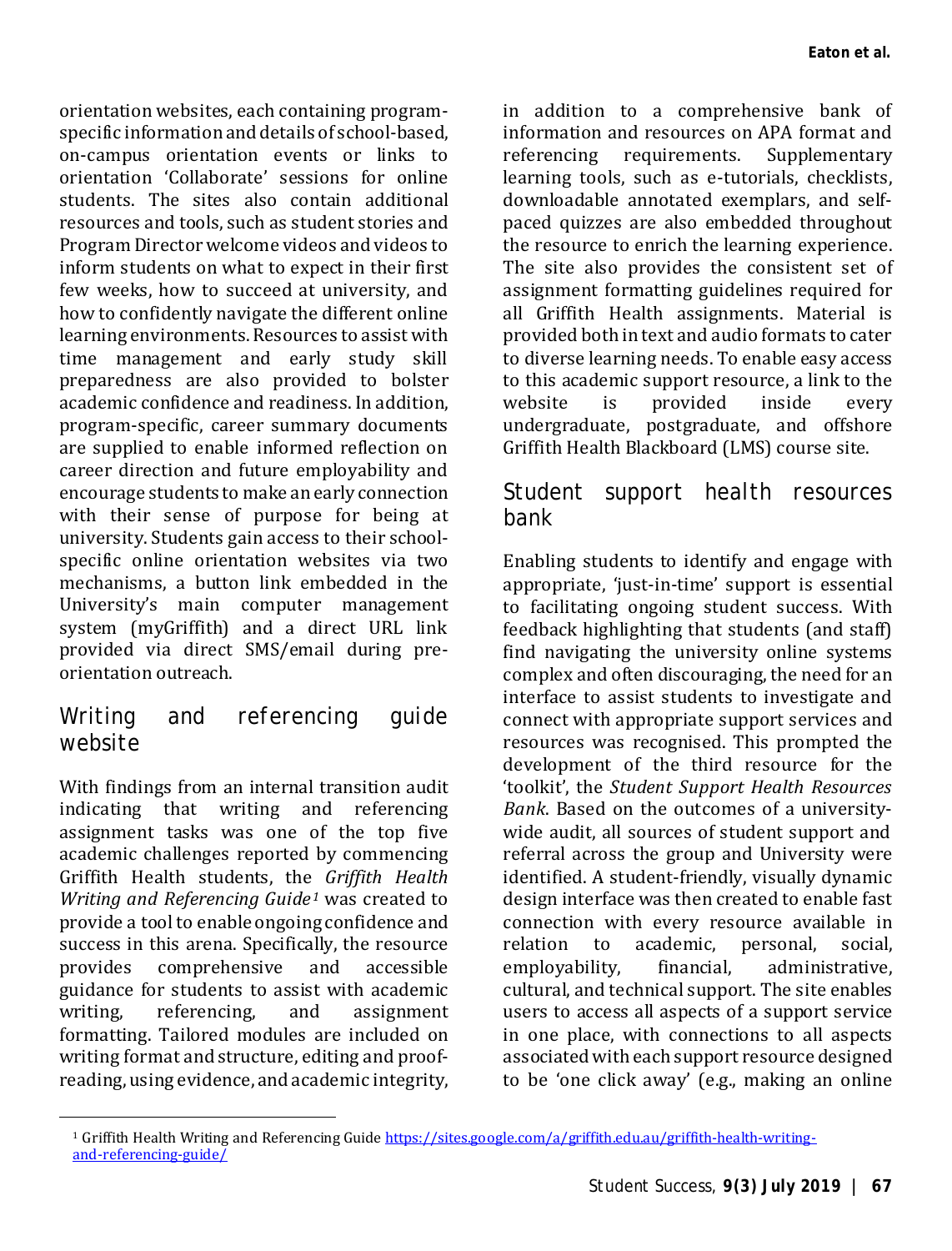booking with a counsellor or library learning specialist, connecting directly with a 24/7 online tutoring service, or downloading free software). A link to the tool is now embedded inside all Griffith Health Blackboard course sites, with a navigation video also distributed to showcase the resource to both staff and students.

#### *Student support health resources bank*

Enabling students to identify and engage with appropriate, 'just-in-time' support is essential to facilitating ongoing student success. With feedback highlighting that students (and staff) find navigating the university online systems complex and often discouraging, the need for an interface to assist students to investigate and connect with appropriate support services and resources was recognised. This prompted the development of the third resource for the 'toolkit', the *Student Support Health Resources Bank*. Based on the outcomes of a universitywide audit, all sources of student support and referral across the group and University were identified. A student-friendly, visually dynamic design interface was then created to enable fast connection with every resource available in relation to academic, personal, social, relation to academic, personal, social,<br>emplovability. financial. administrative. employability, financial, administrative, cultural, and technical support. The site enables users to access all aspects of a support service in one place, with connections to all aspects associated with each support resource designed to be 'one click away' (e.g., making an online booking with a counsellor or library learning specialist, connecting directly with a 24/7 online tutoring service, or downloading free software). A link to the tool is now embedded inside all Griffith Health Blackboard course sites, with a navigation video also distributed to showcase the resource to both staff and students.

#### **Outcomes**

Analytics data and student and staff feedback on each resource show demonstrated evidence of their success. For example, current admissions data and website analytics for the School of Nursing and Midwifery Orientation website suggest that as of mid-January 2018, up to 60% of commencing students entering nursing and midwifery programs in Trimester 1, 2018 had accessed the site since major round offers commenced prior to December 2017, with 'Getting Ready for Week 1' resources being the most widely accessed by students. By the commencement of classes approximately one month later, the School of Nursing and Midwifery Orientation website had logged 1581 new users, 3056 sessions and 10,603-page views, with an average session duration of 3:24 minutes. Qualitative feedback from students on the orientation websites has also been positive: *"website is great", "very clear and straight forward", "great step by step guide", "website well-structured and easy to navigate", "not overcrowded with information" and "a helpful, informative and fun website".*

Since being implemented in mid-2016, the *Griffith Health Writing and Referencing Guide* has been extremely successful and widely utilised, with current analytics showing 94,918 sessions, 29,385 users, 397,105-page views, and an average session duration of 5:42 minutes. The site is freely available and accessible and is now utilised by partner institutions and other universities around Australia. Analytics also indicate that the site is being widely accessed by external users from across the globe.

Early analytics data on the newest toolkit resource, the *Student Support Health Resources Bank*, show the site is being well utilised, with 2343 new users, 2716 sessions, and 4422-page views since going 'live' inside Blackboard course sites in November 2017. Unsolicited feedback from staff has also been extremely positive, *"Just had to send a quick email to say I*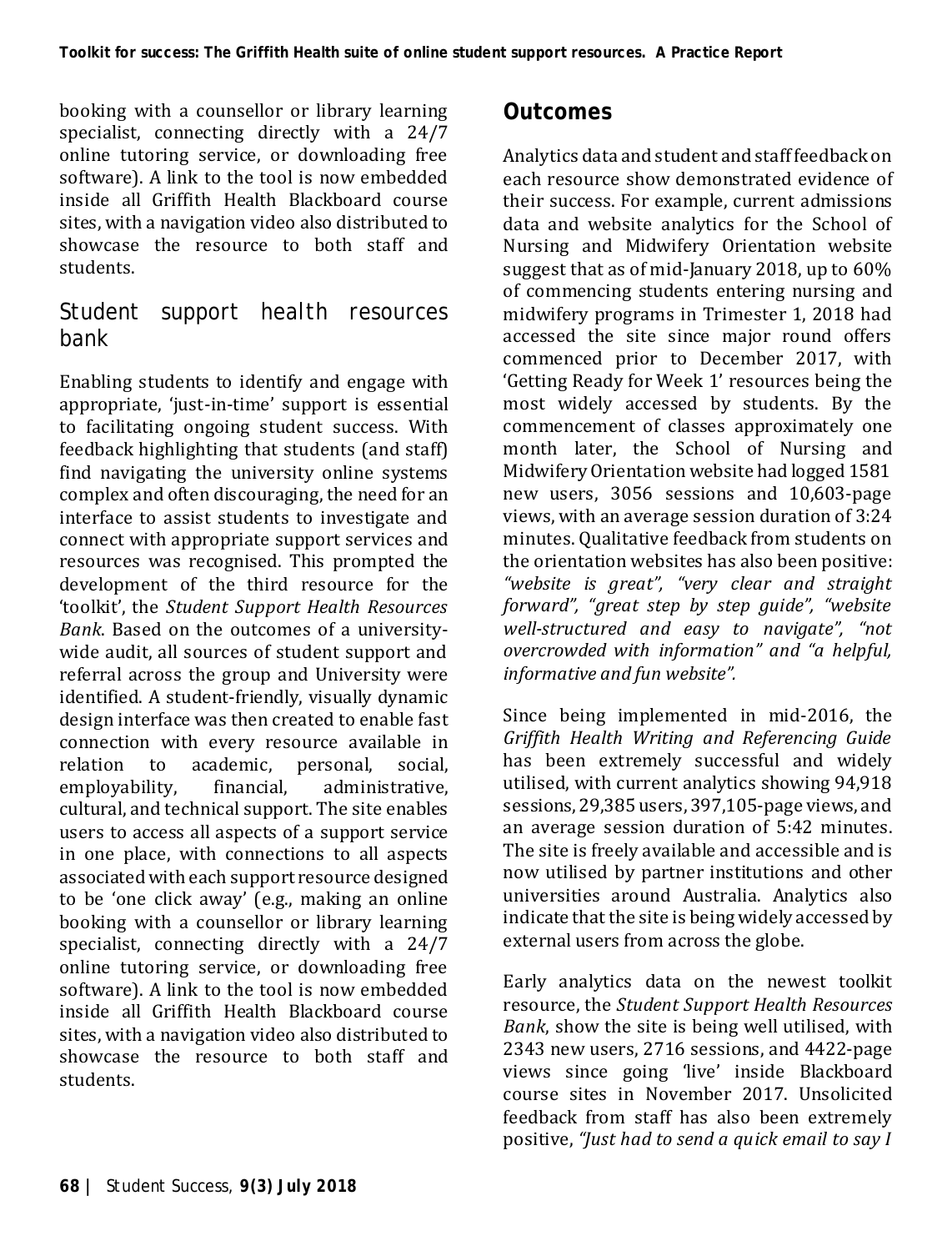*think the resource is fantastic. Navigation is so easy and for a student, it must be so much easier to have all of the support information in one place".* With the recent release of the new video showcasing this resource (which has already had 619 views as of March 2018) and active promotion by staff across the group and University, utilisation of the resource is predicted to increase significantly.

Analytics data and staff and student feedback will continue to be collected to assess the utilisation and impact of the toolkit of resources.

#### **Implications for Practice**

While the data shows that students are engaging with the toolkit resources, closer scrutiny of student access and usage patterns does reveal some important lessons. Analytics clearly indicate that the *Griffith Health Writing and Referencing Guide* is the most widely and repeatedly used support resource. While it must be stated that this resource has been available for the longest period of time, a sharp increase in popularity and access was observed when the homepage of the website was redesigned so that all modules and topics contained in each of the sections of the site were clearly displayed and accessible on the homepage (rather than having to click into a module link to view and access the specific topic resources contained within). Having this resource easily accessible in every Blackboard course site was also central to its success. Regular patterns of use at 'assessment heavy' points in the trimester were also evident, showing that once students knew about the resource (and where they could find it), they were accessing it at predictable times each trimester.

It was also evident that regular promotion of the toolkit resources is crucial, preferably at just-intime points in the lifecycle, to maximise connection with each support. This is particularly important for new resources, such

as the *Student Support Health Resources Bank*, with analytics showing that once regular advertisements to students and staff ceased (after the start of trimester), access to the site showed a steep decline. It also takes time to 'get the word out', so a deliberate, ongoing, and multi-faceted marketing strategy is necessary to promote the utility and value of each resource as well as demonstrate how and where it can be accessed.

The orientation websites were the hardest for students (and staff) to easily access, as they were a 'point-in-time' resource and as such, were deliberately not embedded as a permanent link in Blackboard course sites. As such, connecting students with these resources relied heavily on students either accessing the link embedded in their student portal and/or engaging with the link sent by their school during their pre-orientation outreach process. Again, analytics data and student feedback indicated that students accessed and engaged most in the orientation websites for schools who engaged in a dedicated strategy of planned and repeated outreach to students to link them with their school-based orientation website.

In Australia, the recently published Higher Education Standards Panel Final Report (2018) on improving retention, completion, and<br>success has recommended that every success has recommended that every institution, as part of a comprehensive retention strategy, offer students a suite of support services. The need to reflect on these implications to inform future practice to better enable connection and engagement with the Toolkit resources has therefore never been more imperative.

# **Conclusion**

Within the current context of higher education, student success and retention are two priority areas receiving increasing attention. As such, embedding initiatives to bolster these important indicators is crucial. Taking a holistic